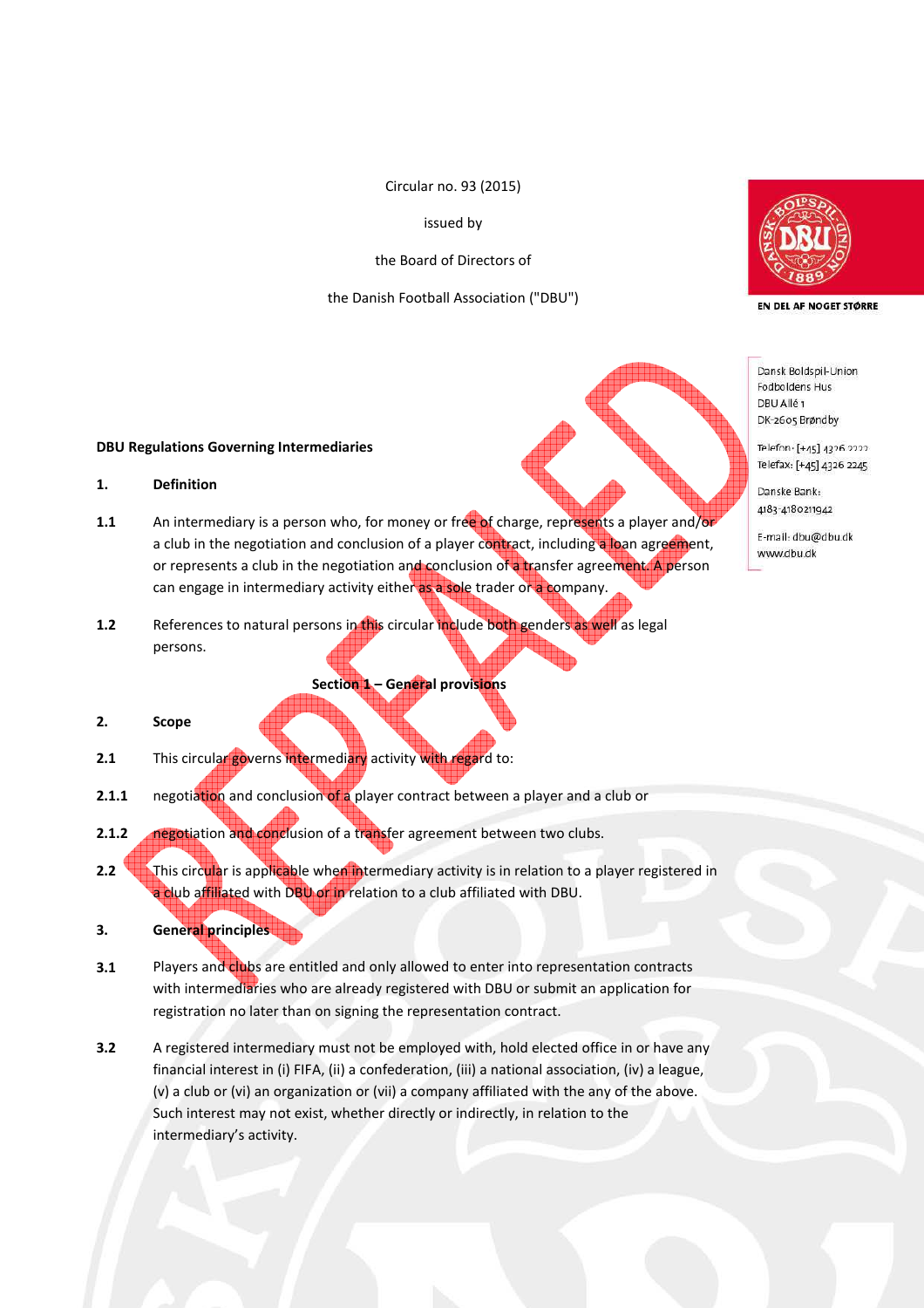- **3.3** Players and clubs are not allowed to use an official as an intermediary. Officials are defined as board members, committee members, referees and assistant referees, coaches and any other person in charge of technical, medical and administrative matters in (i) FIFA, (ii) a confederation, (iii) a national association, (iv) a league or (v) a club, as well as any other persons subject to FIFA's rules and regulations. An official is not allowed to receive any payment, whether directly or indirectly, from a player, a club or an intermediary in relation to the negotiation and/or conclusion of a player contract or a transfer agreement.
- **3.4** In the negotiation and conclusion of player contracts, players under the age of 18 are entitled to be represented by at least one guardian without such guardian(s) being required to register as intermediaries.
- **3.5** Failure to comply with the provisions of this circular will not affect the validity of the relevant player contract or transfer agreement.

# **4. DBU registration of intermediaries**

- **4.1** DBU must introduce a registration system for intermediaries.
- **4.2** A person may apply for registration with DBU by signing and submitted to DBU the intermediary declaration attached as an appendix to this circular. DBU must notify the person in question as soon as possible whether the application for registration as an intermediary will be granted and, if so, DBU will post a notice on its website that the person is now a registered intermediary.
- **4.3** Intermediaries must be registered in the registration system when commencing their activities. A natural person will be eligible for registration as an intermediary with DBU only if he is legally competent, has no criminal record and has an impeccable reputation in DBU's opinion.
- **4.4** If the intermediary activity is in the form of a company, all persons wishing to work as intermediaries under the auspices of the company must be registered. The company and the natural persons associated with the company as owners, including direct and indirect shareholders, board members and commissioners must also have an impeccable reputation in DBU's opinion.
- **4.5 DBU must continually publish the names of the DBU registered intermediaries on its** website, including any association with an intermediary company.
- **4.6** Every year, before the end of March, DBU must publish the player contracts and transfer agreements which were concluded in the past calendar year with the assistance of the DBU registered intermediaries, as well as the players and clubs involved.
- **4.7** In addition, DBU must publish the total consolidated amount of all payments due to intermediaries from all players and individual clubs.
- **5. Registration and administration fees**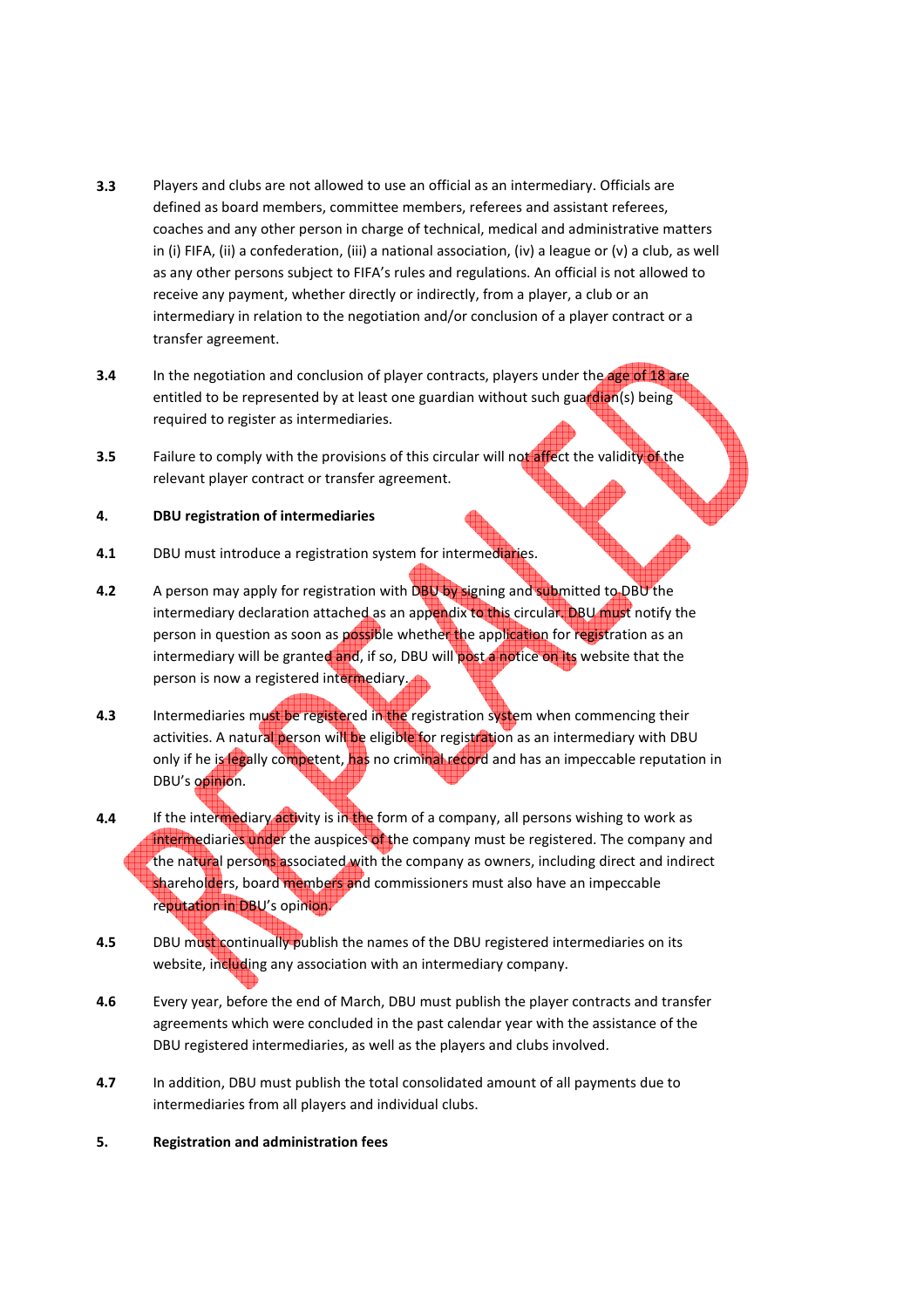- **5.1** A DBU registered intermediary must pay a registration fee to DBU, which will fall due for payment immediately on registration. At present, the registration fee is DKK 5,000 + VAT. Each subsequent year, on 1 January, a fee will be payable to renew the registration. At present, the annual fee is DKK 3,000 + VAT.
- **5.2** In addition, a DBU registered intermediary must pay an administration fee for each representation contract, such fee to be paid on submission of the representation contract. At present, the administration fee is DKK 1,500 + VAT.
- **5.3** In case of any failure to pay the registration, annual or administration fees due and any failure to pay within 8 days of a written demand sent by DBU by email or registered post informing the recipient of the below consequences, DBU will be entitled to deregister the intermediary in question and notify the players and clubs represented by the intermediary that the intermediary is no longer entitled to *engage* in intermediary activity.

### **6. Representation contract**

- **6.1** An intermediary is allowed to act as an intermediary for a player or a club only if he has entered into a written representation contract with the player or the club. A DBU registered intermediary must use the relevant DBU standard representation contract, which is available in two versions: one for player representation purposes and one for club representation purposes. The two standard representation contracts are attached as an appendix to this circular.
- **6.2** The maximum term of a representation contract is 24 months from the date of commencement. A representation contract must not provide for automatic extension of the contract. A representation contract may be renewed by entering and submitting a new contract.
- **6.3** The representation contract must have real economic content and state the nature and amount of the fee and the date of payment. The intermediary's fee may only be paid by the player or club being a party to the representation contract, but see clause 14.7.
- **6.4** The representation contract must be drawn up in 3 originals. All originals must be signed by both parties. Players and clubs are responsible for ensuring that all originals reach DBU for registration no later than 5 workdays after signing. If a signed representation contract does not reach DBU in time, it will terminate automatically.
- **6.5** When registration has been effected, DBU will keep one original and return the second original to the player or the club and the third original to the intermediary.
- **6.6** Any representation contract concluded between a player under the age of 15 and an intermediary will have no legal effect. A representation contract concluded by a player over the age of 15, but under the age of 18, will have legal effect only if also signed by at least one of the player's guardians.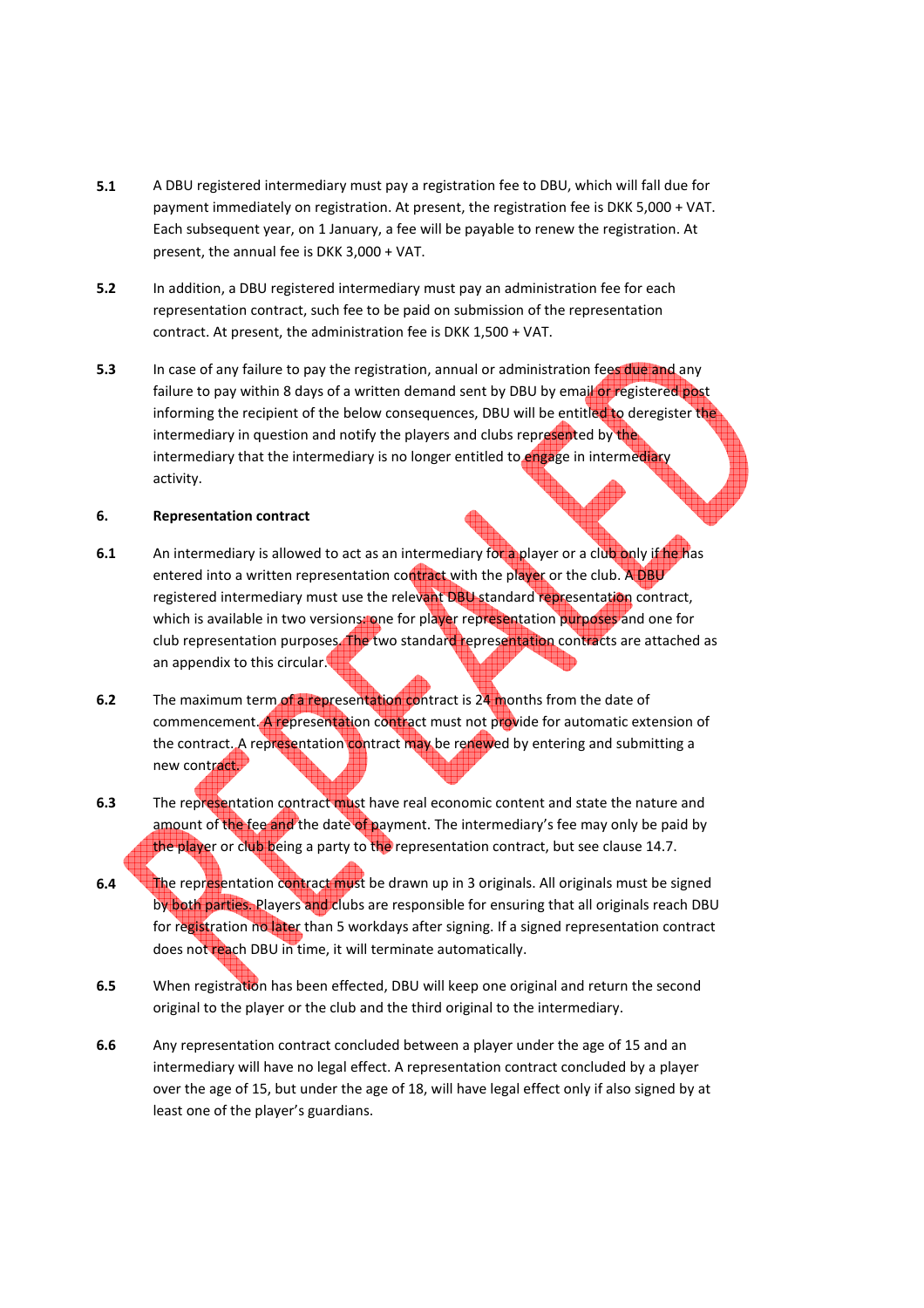- **6.7** A representation contract concluded by a player over the age of 15, but under the age of 18, cannot be non-terminable and will always be terminable by a maximum of 3 months' notice to expire on the last day of a month.
- **6.8** The provisions in clause 6 will not preclude a player or a club from negotiating and concluding a player contract or a transfer agreement without the assistance of the player's or the club's intermediary. This applies regardless of whether the representation contract is exclusive or non-exclusive.

## **7. The intermediary's rights**

- **7.1** Subject to the provisions of this circular, a DBU registered intermediary is entitled to:
- **7.1.1** approach any player or club who is not under an exclusive representation contract with another intermediary; and
- **7.1.2** safeguard the interests of any player or club having requested the intermediary to negotiate and conclude a player contract or a transfer agreement on behalf of the player or the club, respectively.

# **8. The intermediary´s obligations**

- **8.1** When entering into a representation contract with a player or a club, the intermediary must provide proof that he is already registered with DBU or that he has submitted an application for registration no later than on signing the representation contract.
- **8.2** A DBU registered intermediary must:
- **8.2.1** comply with all rules and regulations issued by DBU, UEFA or FIFA;
- **8.2.2** ensure that all transactions carried out with his assistance comply with the provisions of the rules and regulations mentioned above;
- **8.2.3 never approach a player who is under a contract with a club, for the purpose of** persuading him to terminate the contract prematurely or otherwise act contrary to the player's rights and obligations under the player contract;
- **8.2.4** before as well as after signing the representation contract, notify the player or the club in writing of any potential or actual conflicts of interest. If an intermediary gives prior written notice to all parties involved of any potential or actual conflict of interest which the intermediary may have with one or more of the parties involved, and if all parties involved give their explicit written consent for the intermediary to commence and conclude negotiations notwithstanding such conflict, the conflict thus disclosed will not be considered to be contrary to the intermediary's duties;
- **8.2.5** only represent one of the parties in the negotiation of a player contract or a transfer agreement, and he must not have a representation agreement or shared interests with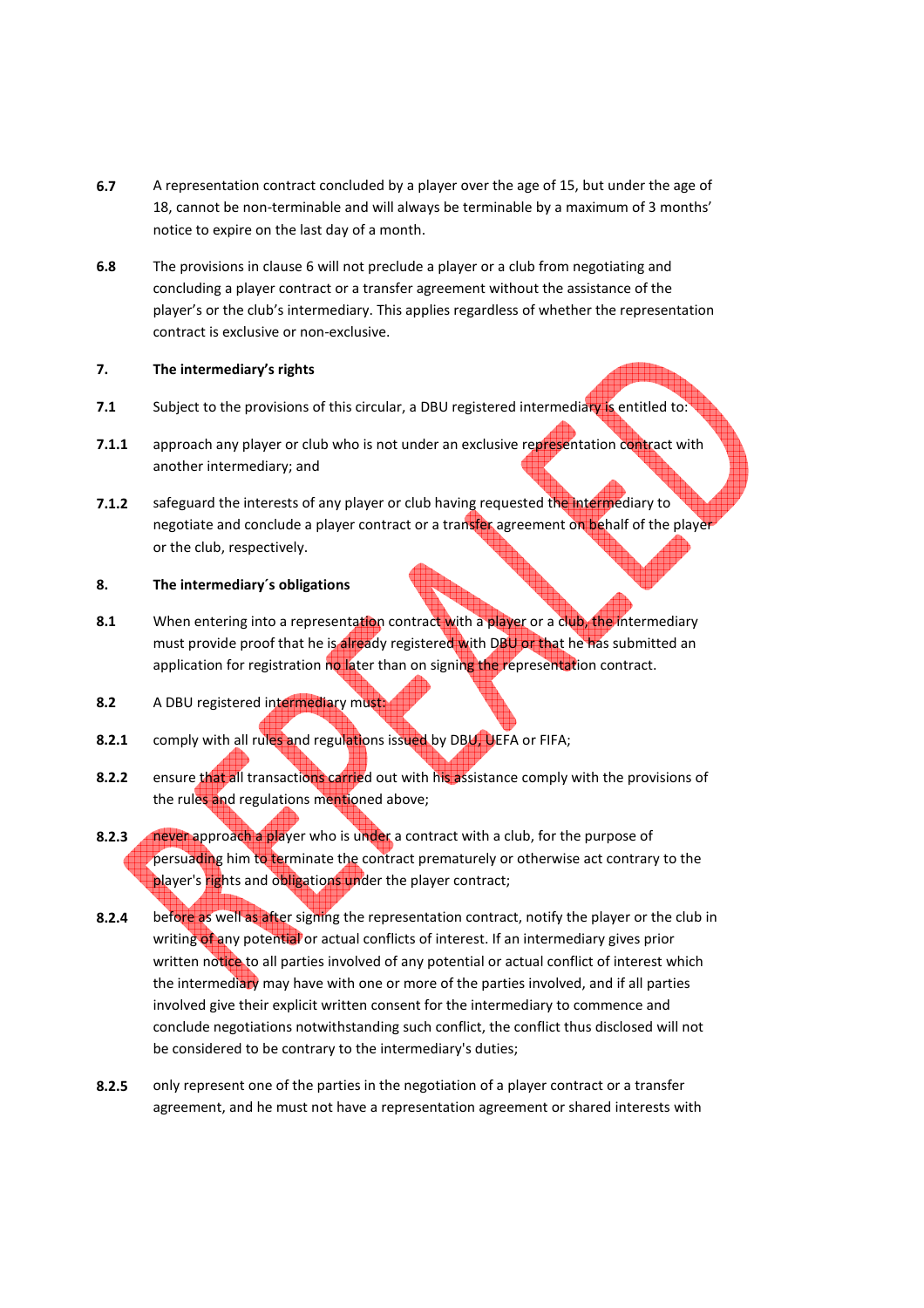any of the other parties involved in the player contract or the transfer agreement or with an intermediary representing such party;

- **8.2.6** if so requested by DBU, UEFA or FIFA, submit all documents requested and other relevant materials as well;
- **8.2.7** ensure that the player contracts and transfer agreements concluded with his assistance contain his name and signature;
- **8.2.8** not take on more assignments, whether for players or clubs, than he is capable of performing in a proper manner in accordance with this circular; and
- 8.2.9 **Reep a record of his transactions and in that connection especially make sure that he is** able at any time to procure documentation and other proof of his activities, including of the amount of fees earned and who paid them.
- **8.3** The prohibition in clause 8.2.5 does not appliy if a player and a club wish to be represented by the same intermediary in the same transaction, and if the conditions in clause 8.2.4 are satisfied. For such dual representation to be allowed, the player and the club must agree in writing whether the intermediary's fee will be paid by the player or the club or any combination of the two, and the parties must immediately submit their written consent and such written agreement to DBU as part of the registration process.
- **8.4** An intermediary must at all times keep DBU informed of the names of the persons employed by the intermediary and the group of persons mentioned in clause 4.4.
- **8.5** An intermediary must ensure that employees who are not registered as intermediaries only carry out administrative work in connection with the intermediary activity. Employees who are not registered as intermediaries must not approach any players or clubs to offer their assistance in the negotiation and conclusion of player contracts or transfer agreements or participate in such activities.
- **8.6** An intermediary must organise and prepare his financial reporting in accordance with the laws of the country in which the intermediary activity is carried out.
- **8.7 If so requested by a player or a** club, a DBU registered intermediary must be able to submit invoices showing his fee as well as any costs and other fees involved in representing the player or club in question.
- **8.8** If so requested by DBU, UEFA or FIFA or in connection with a dispute, a DBU registered intermediary must also be able to submit financial statements certified by an accountant, including the vouchers relating to a specific transaction.

# **9. Disciplinary sanctions against the intermediary**

**9.1** If a DBU registered intermediary fails to fulfil his obligations towards a player or a club under a representation contract or fails to fulfil his obligations pursuant to this circular,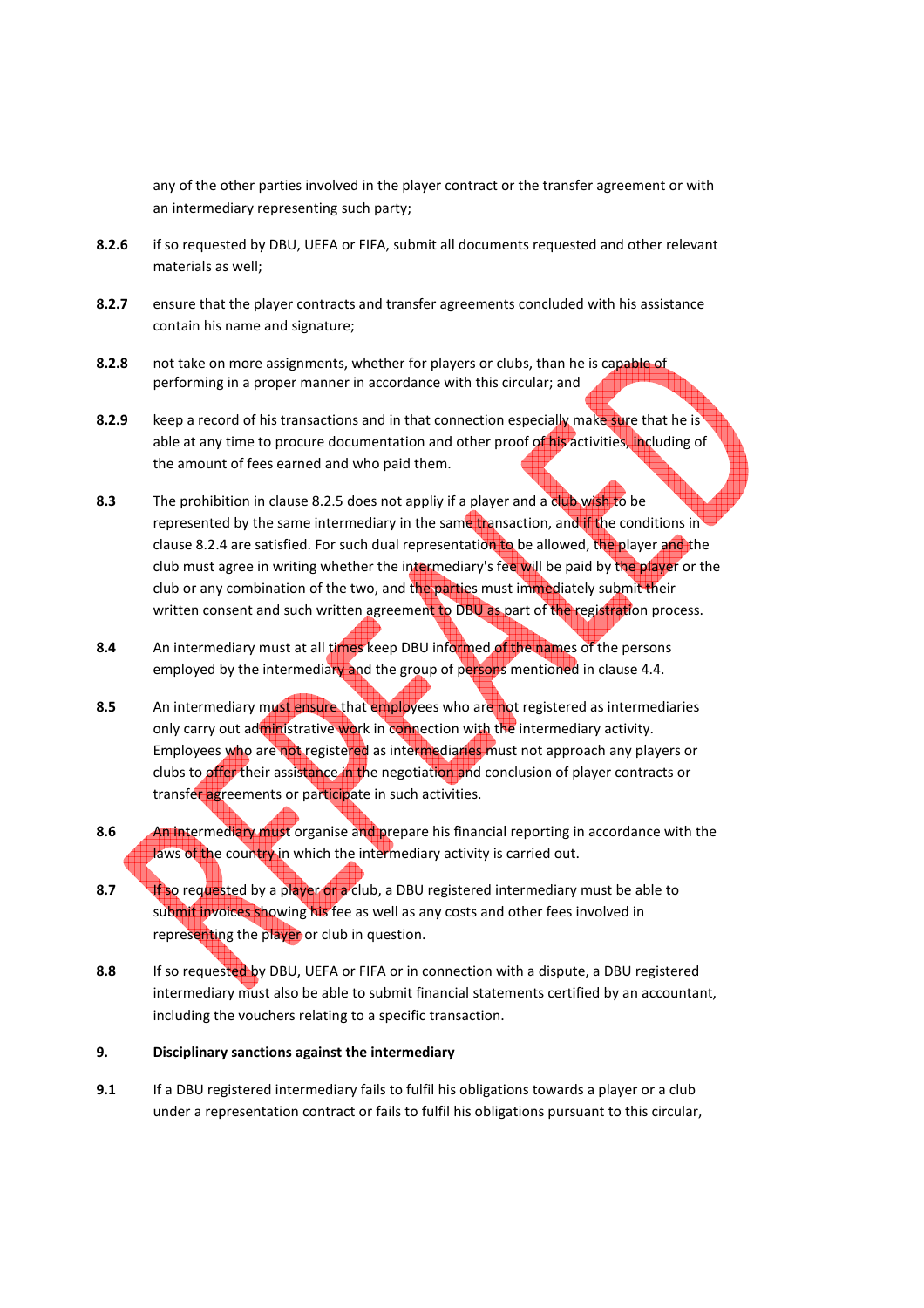including by violating the rules and regulations issued by DBU, UEFA or FIFA from time to time, DBU will be entitled to impose one or more of the following disciplinary sanctions:

- **9.1.1** Disapproval or reprimand.
- **9.1.2** Fine.
- **9.1.3** Full or partial forfeiture of fees already earned.
- **9.1.4** Suspension of intermediary status.
- **9.1.5** Termination of intermediary status.
- **9.2** DBU must publish sanctions under clauses 9.1.1 9.1.5 on its website and notify FIFA of any disciplinary sanctions imposed on intermediaries. FIFA's Disciplinary Committee will then decide whether to extend the sanction to have worldwide effect in accordance with the FIFA Disciplinary Code.
- **9.3** DBU must make all information available to its affiliated clubs and the players registered in those clubs if the information concerns matters which are deemed to be in violation of this circular and if the information is relevant to the irregularities in question.
- **9.4** If the intermediary's failure to perform his obligations occurs in connection with an international transfer, the power to impose sanctions will be held by DBU where the intermediary in question is subject to DBU's authority. Otherwise, complaints must be submitted to the association with which the intermediary in question is registered.
- **10. The player's obligations**
- **10.1** Before entering into a representation contract with an intermediary, the player must reasonably ensure that there is no potential or actual conflict of interest, but see clauses 8.2.4 and 8.3.
- **10.2** A player who makes use of an intermediary is responsible for ensuring that a representation contract is concluded and then submitted to DBU in accordance with clause 6.
- **10.3** The player must ensure that a player contract which is negotiated and concluded with the assistance of an intermediary contains the name and signature of the intermediary in question. If a player decides not to use an intermediary, this must be clearly stated in the contract.
- **10.4** On renegotiation of a player contract, the player must, if using an intermediary and having concluded a new contract with the intermediary prior to the renegotiations, ensure that the new representation contract is duly submitted.
- **10.5** If any other agreements governing the relationship between the intermediary and the player are concluded in addition to the representation contract and the player contract,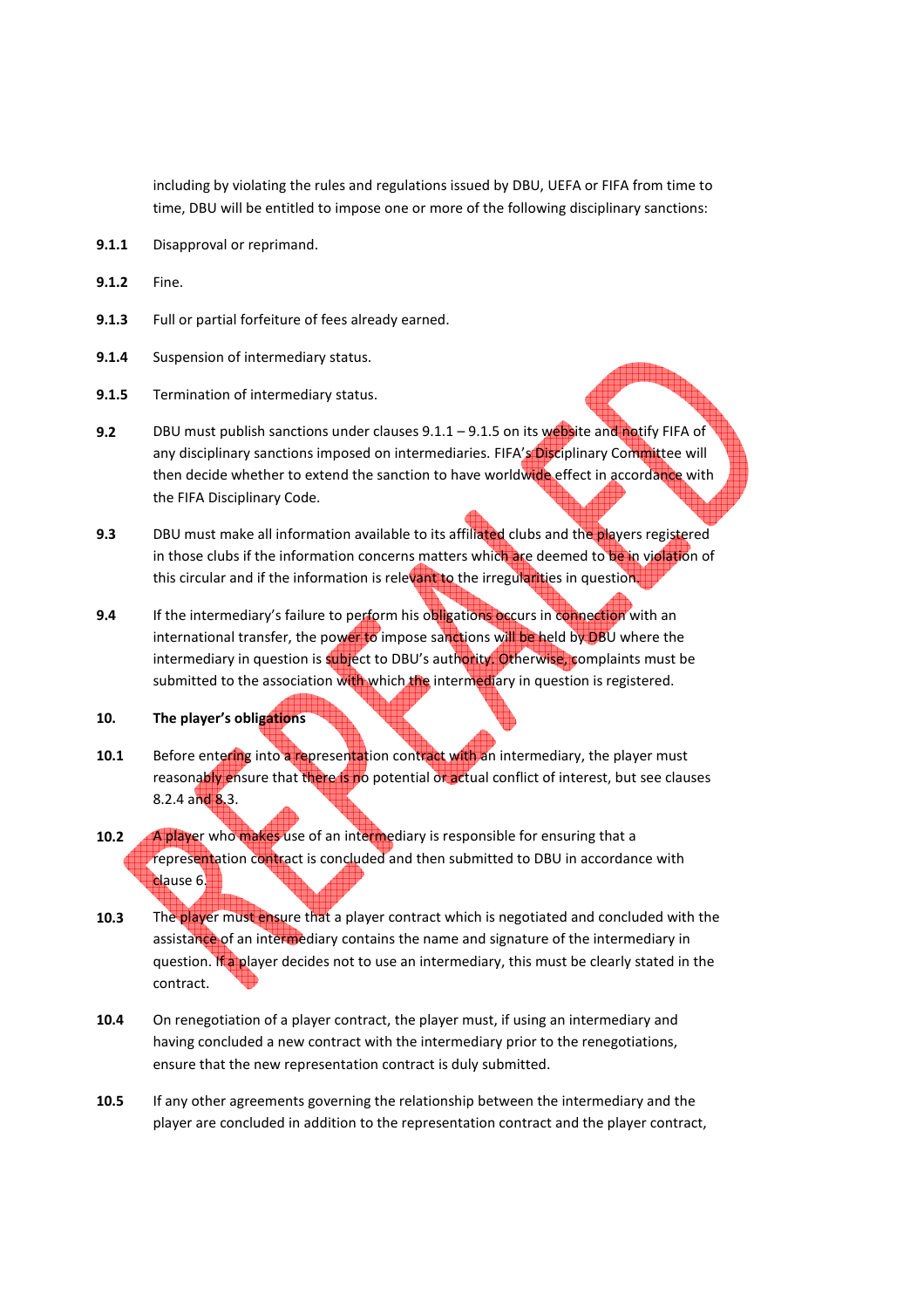including on fees and remuneration of any kind, the player must ensure that such agreements reach DBU no later than 5 workdays after signing.

**10.6** If so requested by DBU, UEFA or FIFA, the player must submit any additional documentation within a reasonable timeframe.

### **11. Disciplinary sanctions against the player**

- **11.1** If a player fails to fulfil his obligations pursuant to this circular, DBU will be entitled to impose one or more of the following disciplinary sanctions:
- **11.1.1** Disapproval or reprimand.
- **11.1.2** Fine.
- **11.1.3** Ban.
- **11.2** If the player's failure to perform his obligations occurs in connection with an international transfer, the power to impose sanctions will be held by DBU if the player in question is subject to DBU's authority. Otherwise, complaints must be submitted to the association of the player in question.
- **12. The club's obligations**
- **12.1** Before entering into a representation contract with an intermediary, the club must reasonably ensure that there is no potential or actual conflict of interest, but see clauses 8.2.4 and 8.3.
- 12.2 A club that makes use of a DBU registered intermediary is responsible for ensuring that a representation contract is concluded and then submitted to DBU in accordance with clause 6.
- **12.3** The club must ensure that all player contracts and transfer agreements negotiated and concluded with the assistance of an intermediary contain the name and signature of the intermediary in question. If a club decides not to use an intermediary, this must be clearly stated in the player contract or the transfer agreement.
- **12.4** On renegotiation of a player contract, the club must, if using an intermediary and having concluded a new contract with the intermediary prior to the renegotiations, ensure that the new representation contract is duly submitted.
- **12.5** If any other agreements governing the relationship between the intermediary and the club are concluded in addition to the representation contract, the player contract and the transfer agreement, including on fees and remuneration of any kind, the club must ensure that such agreements reach DBU no later than 5 workdays after signing.
- **12.6** If so requested by DBU, UEFA or FIFA, the club must submit any additional documentation within a reasonable timeframe.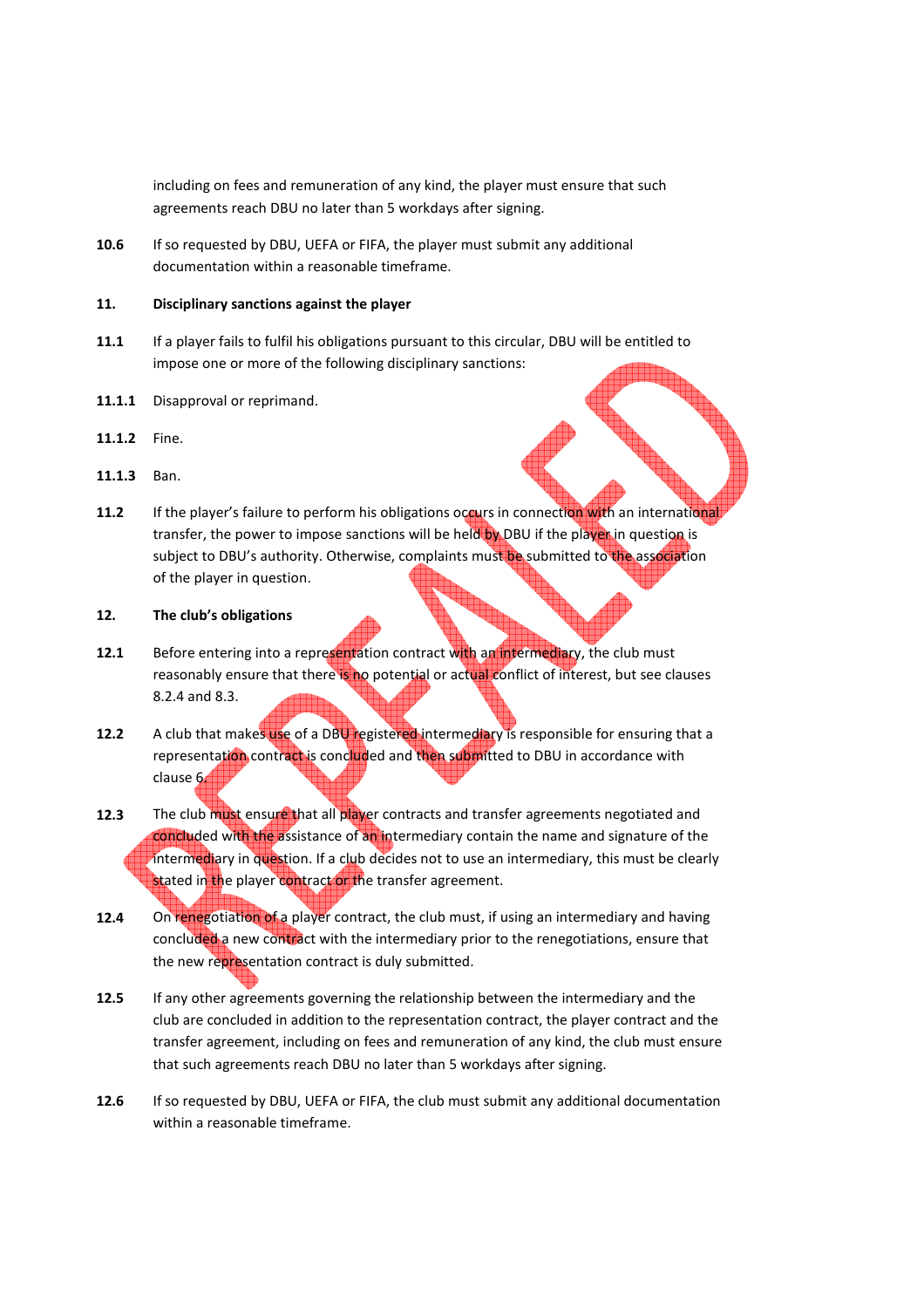**12.7** If, in connection with a transfer agreement, a club is to pay a transfer fee or compensation to another club in accordance with FIFA's regulations, the club must make such payment directly to the club which is entitled to receive the compensation, see clause 14.

## **13. Disciplinary sanctions against the club**

- **13.1** If a club fails to fulfil its obligations pursuant to this circular, DBU will be entitled to impose one or more of the following disciplinary sanctions:
- **13.1.1** Disapproval or reprimand.
- **13.1.2** Fine.
- 13.1.3 Temporary ban on concluding and extending player contracts.
- **13.1.4** Temporary ban on national and international club transfers.
- **13.1.5** Exclusion from participation in national and international tournaments.
- **13.2** If the club's failure to perform its obligations occurs in connection with an international transfer, the power to impose sanctions will be held by DBU if the club in question is subject to DBU's authority. Otherwise, complaints must be submitted to the association of the club in question.

### **14. Remuneration of an intermediary**

- **14.1** An intermediary is only entitled to receive remuneration in respect of a player contract or a transfer agreement if the contract or agreement was concluded for the player or the club with the intermediary's assistance.
- **14.2** The fee of an intermediary representing a player is only calculable as a percentage of the player's gross basic income for the entire duration of the contract. The gross basic income is the player's fixed salary plus any sign-on fees, stay-on fees, sign-off fees, etc. as well as any other one-off amounts agreed by *the club and the player on signing of the player contract to be payable to the player by the club on one or more specified dates, e.g. on commencement, on one or more later dates during the term of the contract or on expiry. The player's gross basic income does not include i*ndividual or collective bonuses, prizes or the value of fully or partly free benefits such as accommodation, car, travelling, relocation, insurances, telephone, IT, food, subsistence allowances, etc. or any contributions paid to such benefits.
- **14.3** The fee of an intermediary representing a club must only be agreed as a fixed amount, such amount to be set out in the representation contract prior to the conclusion of the player contract or transfer agreement in question.
- **14.4** DBU recommends players and clubs to comply with the below FIFA guidelines concerning remuneration of intermediaries on conclusion of a representation contract: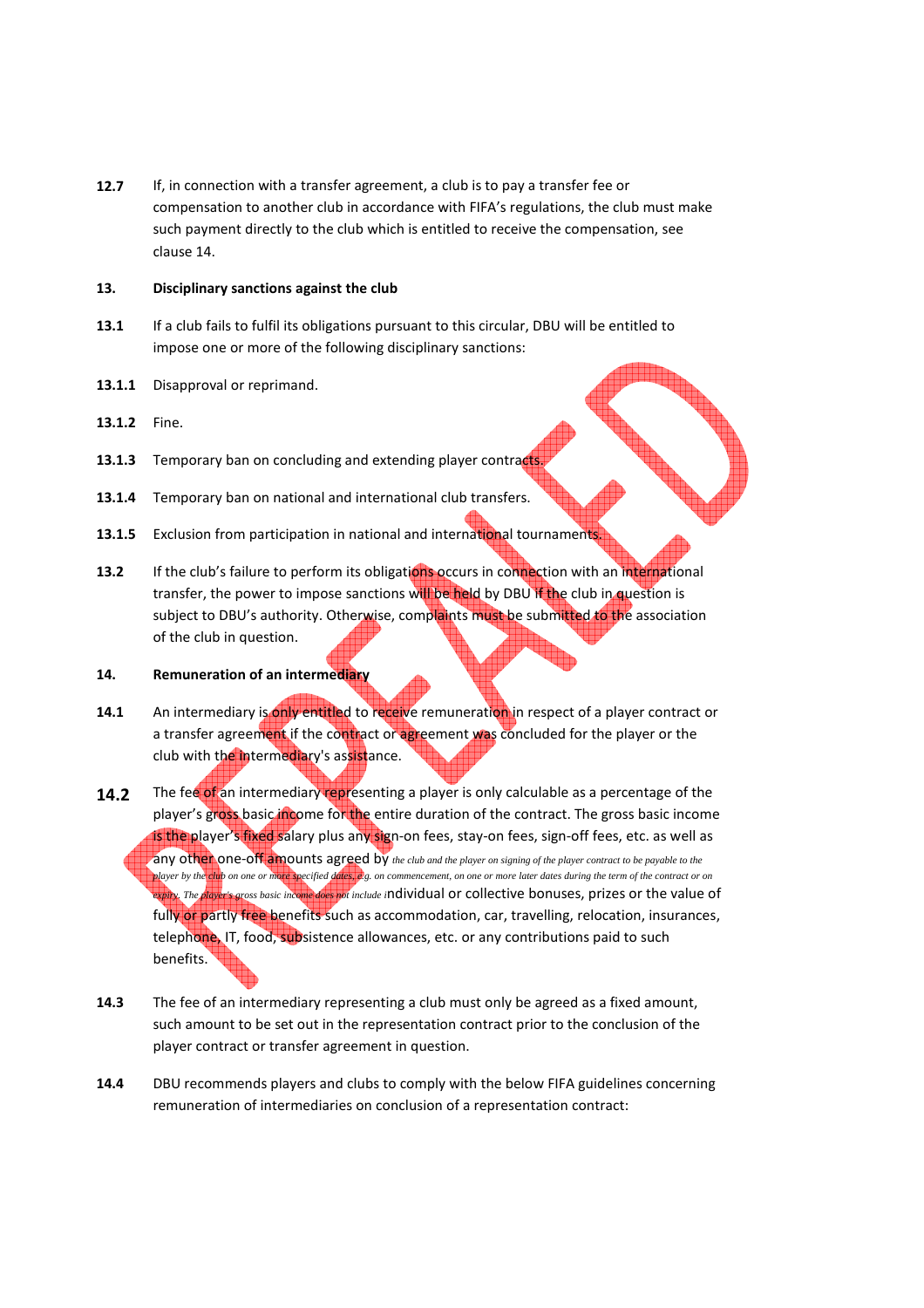- **14.4.1** The total amount of remuneration paid by a player to an intermediary representing the player in the negotiation and conclusion of a player contract should not exceed 3% of the player's gross basic income for the entire duration of the player contract in question.
- **14.4.2** The total amount of remuneration paid by a club to an intermediary representing the club in the negotiation and conclusion of a player contract should not exceed 3% of the player's gross basic income for the entire duration of the player contract in question.
- **14.4.3** The total amount of remuneration paid by a club to an intermediary representing the club in the negotiation and conclusion of a transfer agreement should not exceed 3% of the total eventual transfer fee paid in connection with the transfer agreement in question.
- **14.5** Payments to be made by one club to another in connection with a transfer agreement, including transfer fees, training compensation, solidarity contributions and interest in a future transfer fee, must not be paid to or by an intermediary. Any interest in the amounts referred to in this provision cannot be assigned to third parties.
- **14.6** An intermediary is only allowed to receive payment for his services from the party he is representing in the negotiation and conclusion of the player contract or the transfer agreement, but see clauses 8.3 and 14.7.
- **14.7** After the negotiation and conclusion of a player contract and subject to the club's acceptance, the player may consent to the club paying the intermediary on his behalf and at his expense.
- **14.8** An intermediary must not receive any remuneration in relation to the negotiation and conclusion of a player contract or transfer agreement if the player is under the age of 18 when the player contract or the transfer agreement is signed.

## **Section 2 – Special provisions**

# **15. Written intermediary test**

- **15.1** If a person fulfils the conditions in clause 4 and is a registered intermediary, he may apply for status as a DBU certified intermediary.
- **15.2** In order to obtain certification, a written test held by DBU must be passed and the conditions in clause 16 must be fulfilled. The written intermediary test is held by DBU once or twice a year. DBU must notify the persons wishing to sit the test well before the date of the test. An intermediary who passes the written test and fulfils the conditions in clause 16 will be allowed in his intermediary activity to use the following designation after his name:

Intermediary Certified by Dansk Boldspil-Union

**15.3** A DBU certified intermediary will receive an ID card and a DBU season ticket, will be given special mention on DBU's website compared to DBU registered intermediaries and will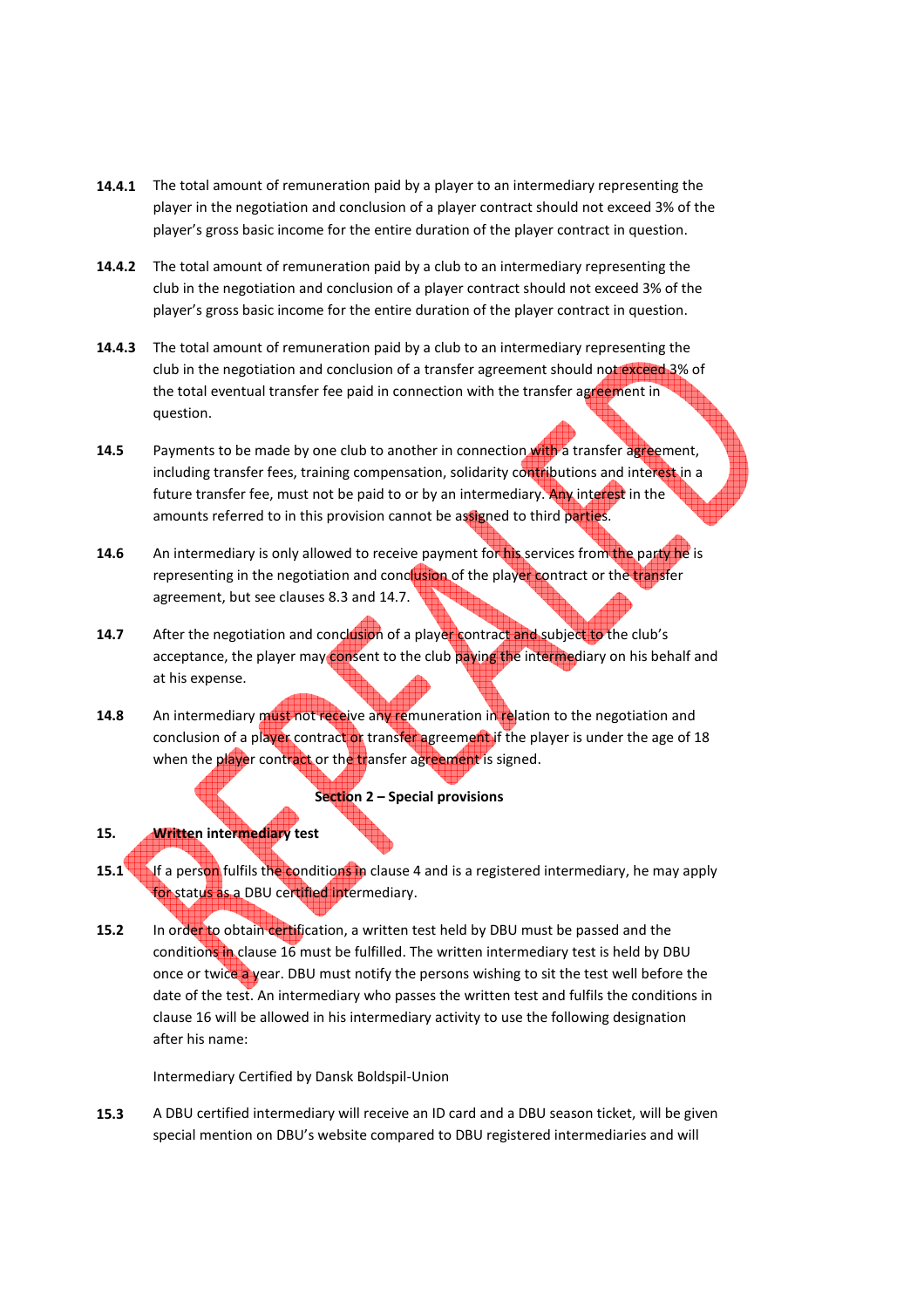also be entitled to use the designation mentioned in clause 15.2 as well as the DBU logo in accordance with guidelines issued by DBU.

- **15.4** An intermediary test must be renewed before the 5<sup>th</sup> anniversary of the most recent successful test.
- **15.5** To sit the written intermediary test, a fee of currently DKK 5,000 + VAT is payable to DBU prior to the test.
- **15.6** A description of the test procedure is attached as an appendix to this circular.

## **16. Liability insurance of an intermediary**

- **16.1** A certified intermediary must take out liability insurance with a reputable insurance company and submit a copy of the policy to DBU.
- **16.2** The insurance must cover the intermediary's professional liability for acknowledged or established claims in connection with his intermediary activity. This applies to claims established pursuant to this circular and claims established on any other basis.
- **16.3** DBU is entitled to refuse to approve an insurance policy if the conditions in this circular are not fulfilled in DBU's opinion.
- **16.4** The minimum limit of the liability insurance is fixed by DBU and is at present DKK 3 million. If the intermediary activity is in the form of a company, professionally liability insurance must be taken out on the terms mentioned above for each of the certified intermediaries.
- **16.5** The professional liability insurance must be taken out for a period of at least 24 months. The intermediary must continuously renew his professional liability insurance by at least 24 months and submit each new policy to DBU as long as he is engaged in intermediary activity and in that connection has exercised his rights under clause 15.2.
- **16.6** The professional liability insurance must also cover any claims made after termination of the intermediary activity where the claim relates to the intermediary activity.

#### **Section 3 – Final provisions**

# **17. Termination of intermediary activity**

- **17.1** An intermediary who terminates his intermediary activity must deregister with DBU.
- **17.2** On its website DBU will publish the names of intermediaries terminating their activity for whatever reason.

#### **18. Governing bodies**

18.1 DBU is responsible for the administration of this circular regarding intermediaries and for ensuring that DBU registered intermediaries conduct their activities in accordance with this circular and in accordance with the signed intermediary declaration. DBU's authority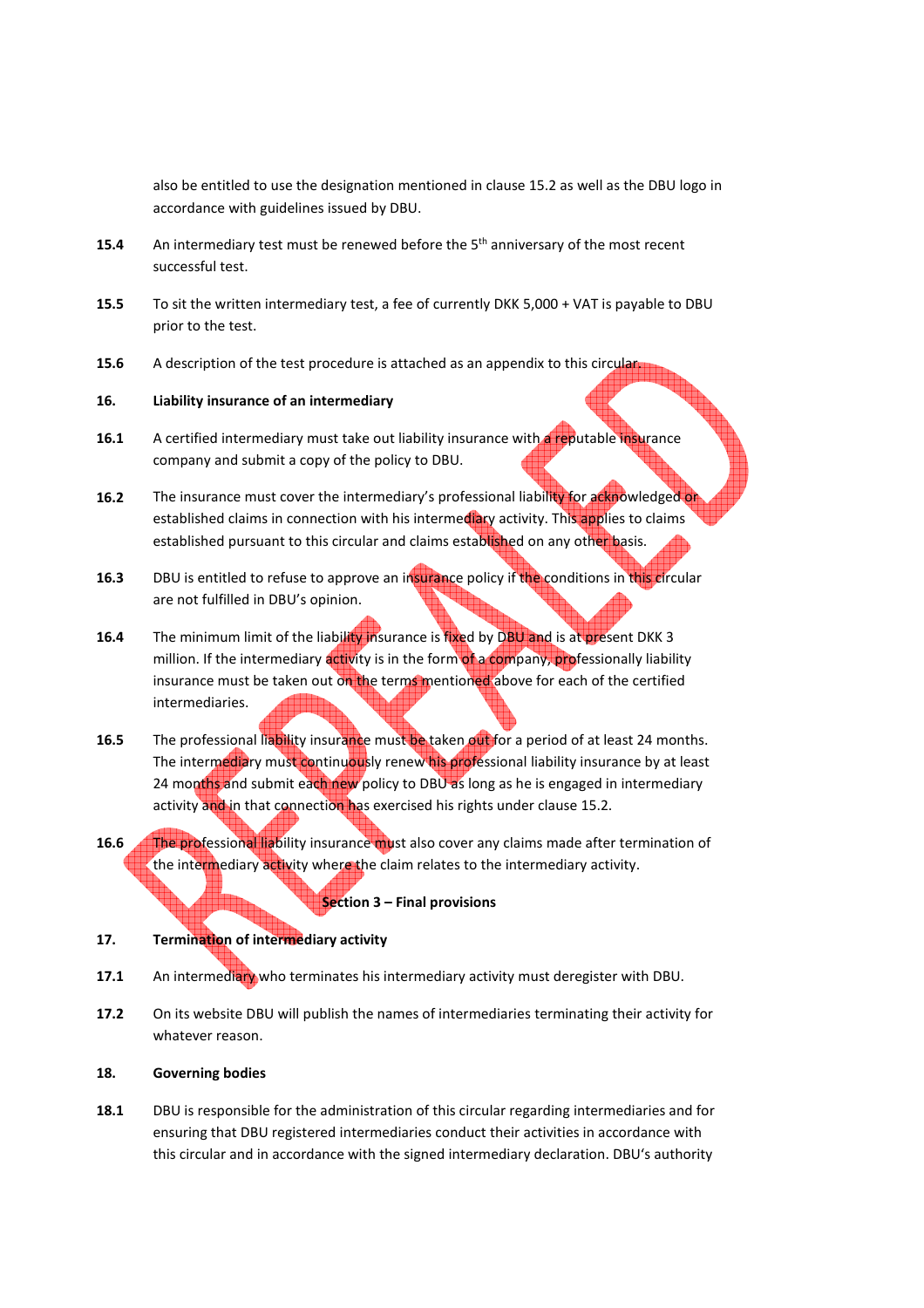in this respect is exercised by DBU's administration with an appeal lying to Danish football's own disciplinary body in accordance with the rules and regulations issued by DBU from time to time.

- **18.2** With regard to any questions relating to intermediary activity which is not governed by this circular, the CEO of DBU has the decision-making authority with an appeal lying to Danish football´s own disciplinary body in accordance with the rules and regulations issued by DBU from time to time.
- **18.3** If an intermediary's, a player's or a club's failure to perform its obligations occurs in connection with an international club transfer, the power to impose sanctions will be held by DBU if the intermediary, player or club in question is subject to DBU's authority. Otherwise, complaints must be submitted to the association of the intermediary, player or club in question.

## **19. Administrative complaints**

**19.1** Complaints against decisions made by DBU's administration in accordance with clauses 4, 15 and 16 may be brought before Danish football's own disciplinary body in accordance with the rules and regulations issued by DBU from time to time. Such complaints must be submitted no later than 14 days after receipt of DBU's decision.

# **20. Disciplinary complaints and investigations**

- **20.1** Disciplinary complaints in accordance with clauses 8-14 may be brought before Danish football's own disciplinary body if the person complained against is subject to DBU's authority. Otherwise, complaints must be submitted to the association of such person.
- **20.2** Disciplinary complaints against intermediary activity must be submitted in writing to the relevant football authority no later than 3 years after the matter complained against occurred and no later than 6 months after DBU has posted a notice on its website that the intermediary has terminated his intermediary activity.
- **20.3** Danish football's own disciplinary body may commence a disciplinary investigation at its own initiative. Such investigation must be commenced no later than 3 years after the matter(s) investigated occurred. The limitation period is suspended when the disciplinary body takes its first written investigative step.

# **21. Civil law disputes**

**21.1** Any civil law dispute between DBU registered intermediaries or between a DBU registered intermediary on the one hand and a player or a club under DBU on the other hand must be submitted to the ordinary courts unless the parties agree to submit the matter to arbitration. The parties are free to use Danish football's own arbitration tribunal (*Fodboldens Voldgiftsret*) or any other arbitration tribunal to settle their dispute. If the parties decide to use football's own arbitration tribunal, the dispute must be brought before the tribunal in accordance with the rules and regulations issued by DBU from time to time.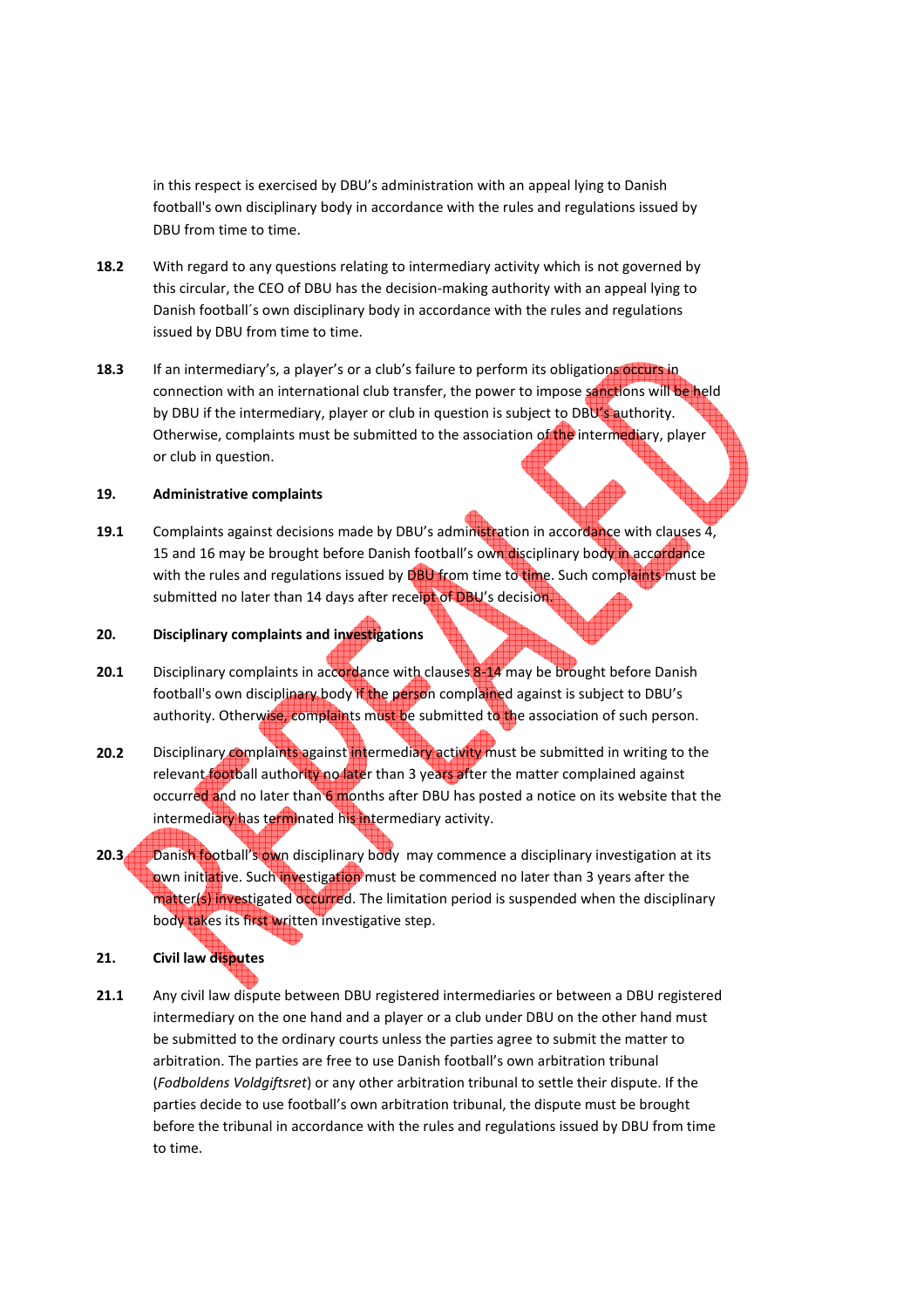#### **22. Appendixes**

22.1 This circular includes the following appendixes:

Appendix A: Intermediary declaration for intermediary activity as a sole trader.

Appendix B: Intermediary declaration for intermediary activity as a company.

Appendix C: DBU standard representation contract for player representation.

Appendix D: DBU standard representation contract for club representation.

Appendix E: Test procedure.

## **23. Commencement and transitional provisions**

- **23.1** This circular has been adopted by the DBU Board of Directors on 23 March 2015 on the basis of the FIFA Regulations on Working with Intermediaries, as adopted by the FIFA Executive Committee on 21 March 2014.
- **23.2** The circular comes into force on 1 April 2015, repealing circular no. 81 (2013) with effect from the same date.
- 23.3 Representation contracts registered by DBU in accordance with the provisions of circular no. 81 (2013) then in force will remain in full force and effect until they end according to their terms.
- **23.4** A person who was a DBU licensed player agent on the commencement of this circular will acquire status as a DBU certified intermediary in accordance with clause 15.1 without sitting the intermediary test, provided that he pays the registration fee in accordance with clause 5.1 on or before 30 April 2015 and documents fulfilment of the conditions in clauses 4 and 16. A player agent who thus acquires status as a DBU certified intermediary must pass an intermediary test in accordance with clause 15 before the 5<sup>th</sup> anniversary of the most recent successful player agent exam if he wants to keep his status as a DBU certified intermediary. If the most recent successful player agent exam was in 2009 or earlier, however, the intermediary test under clause 15 must be passed on or before 30 June 2015 if he wishes to keep his status as a DBU certified intermediary.

Brøndby, on 23 March 2015

On behalf of the board

Claus Bretton-Meyer

The circular has been sent to:

All clubs with a licence to engage in professional football